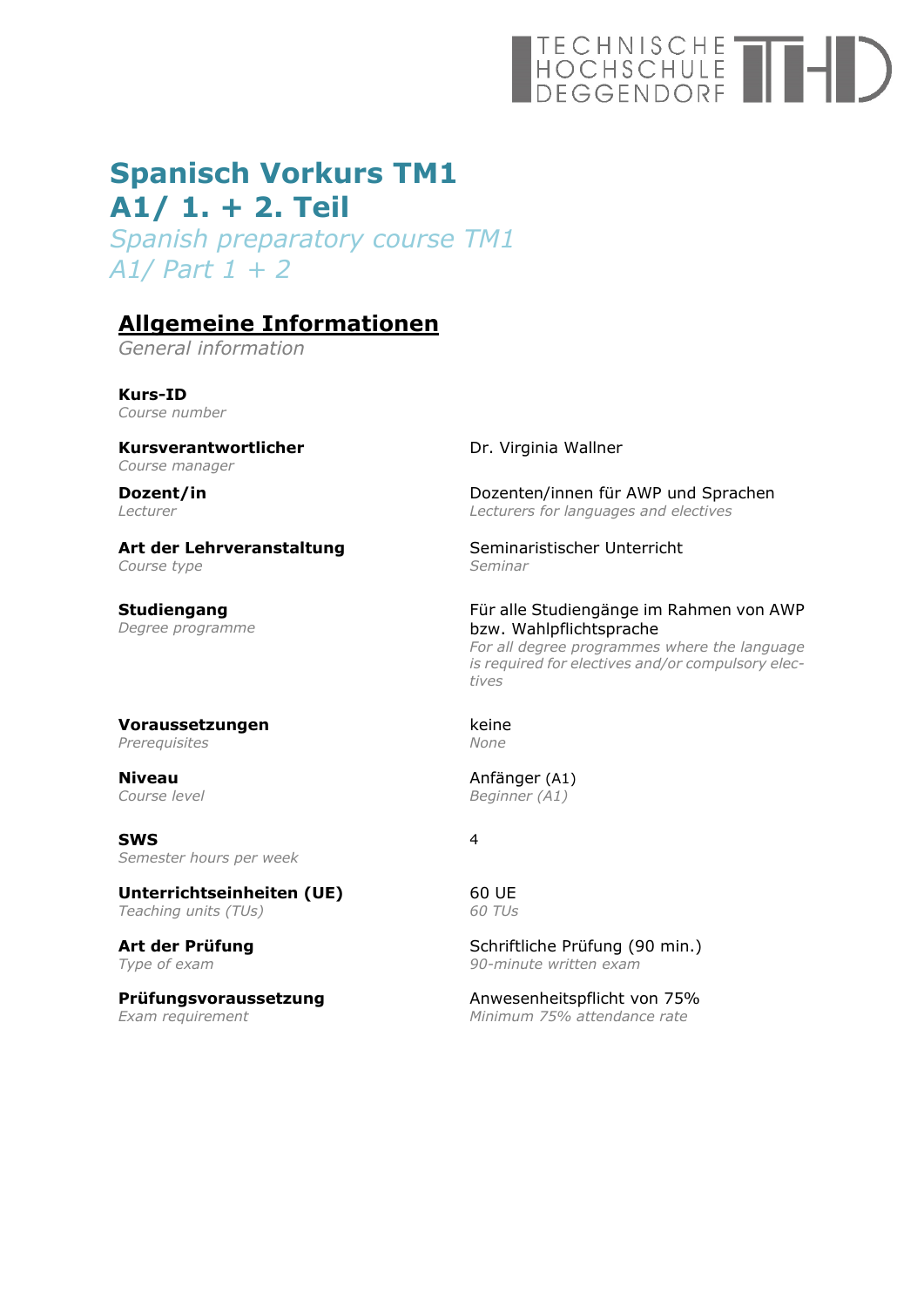## **Ziele des Kurses**

*Course objectives* 

Ziel dieses Kurses ist es **vertraute, alltägliche Ausdrücke und einfache Sätze** zu verstehen und anzuwenden. Die Teilnehmenden sollen sich am Ende des Kurses **vorstellen** und anderen Leuten konkrete Fragen zu ihrer Person stellen sowie auf solche Fragen reagieren können. Außerdem wird gelehrt sich auf einfache Art zu **verständigen**, wenn die Gesprächspartner langsam und deutlich sprechen und bereit sind zu helfen. Vergleichen Sie auch: https://www.daad.de/de/studieren-und-forschen-in-deutschland/studium-planen/gers/

*The aim of this course is to understand and use familiar, everyday expressions and basic phrases and sentences. At the end of the course, participants should be able to introduce themselves, to ask others specific questions about their lives and to respond to such questions. They will also be taught basic communication skills to enable them to interact with partners who speak slowly and clearly and are willing to help.* 

*Compare also: https://www.daad.de/en/study-and-research-in-germany/plan-your-studies/cefr/* 

## **Inhalte des Kurses**

*Course content*

Kerninhalte des Kurses sind neben **Grammatik und Wortschatz** die vier Fertigkeiten: **Hören, Lesen, Schreiben und Sprechen**. Wichtige Themen, die im Kurs behandelt werden, sind: **Vorstellung, Begrüßung, Angaben zur Person, persönliche Beziehungen, Eigenschaften, Flughafen, Hotel und Gästezimmer beschreiben, Gefallen äußern, Restaurant, Stadtleben, Wegbeschreibung, Uhrzeit und Gewohnheiten beschreiben.** Des Weiteren werden zusätzliche Themen, je nach der aktuellen Entwicklung in Literatur und Praxis, den Bedürfnissen der Studenten hinzugefügt. Grammatikalische Schwerpunkte des Kurses sind: **Akzentsetzung**, **Substantive, Subjekt-, Possessiv- und Demonstrativpronomen, Adjektive, Verb mit Dativ- und**  Akkusativergänzung, Präpositionen: "de/a", Komparativ, Gebrauch der Verben "ser, tener, estar, hay", reflexive Verben, Perfekt, Gerundium, Futur mit "ir **a+Infinitiv".** 

Zielführende Methoden sind hierbei **Partner- und Gruppenarbeiten**, **kleine Projektarbeiten, Erklärung** der Themen durch den Dozenten/ die Dozentin, **Präsentationen, Diskussionen, Rückmeldungen** vom Dozenten.

*This course focuses not only on grammar and vocabulary but also the four skills: listening, reading, writing and speaking. The essential topics covered during the course include: introductions, greetings, personal details, personal relationships, characteristics and traits; at the airport; at a hotel, including describing hotel rooms; expressing likes; restaurant, city life, asking for and giving directions; clock times, and describing habits. Additional topics will be added in order to keep pace with current developments in literature and practice and to cater to specific student needs. Grammar focus: accentuation, nouns; subject/possessive and demonstrative pronouns; adjectives; verbs taking the dative or accusative; prepositions: "de/a"; comparatives; use of the verbs "ser, tener, estar, hay"; reflexive verbs; present perfect; gerunds; future meaning using "ir a+infinitive".* 

*The methods employed to achieve the desired objectives include pair and group work, small projects, introduction to the topics by the lecturer; presentations, discussions, and feedback from the lecturer.*